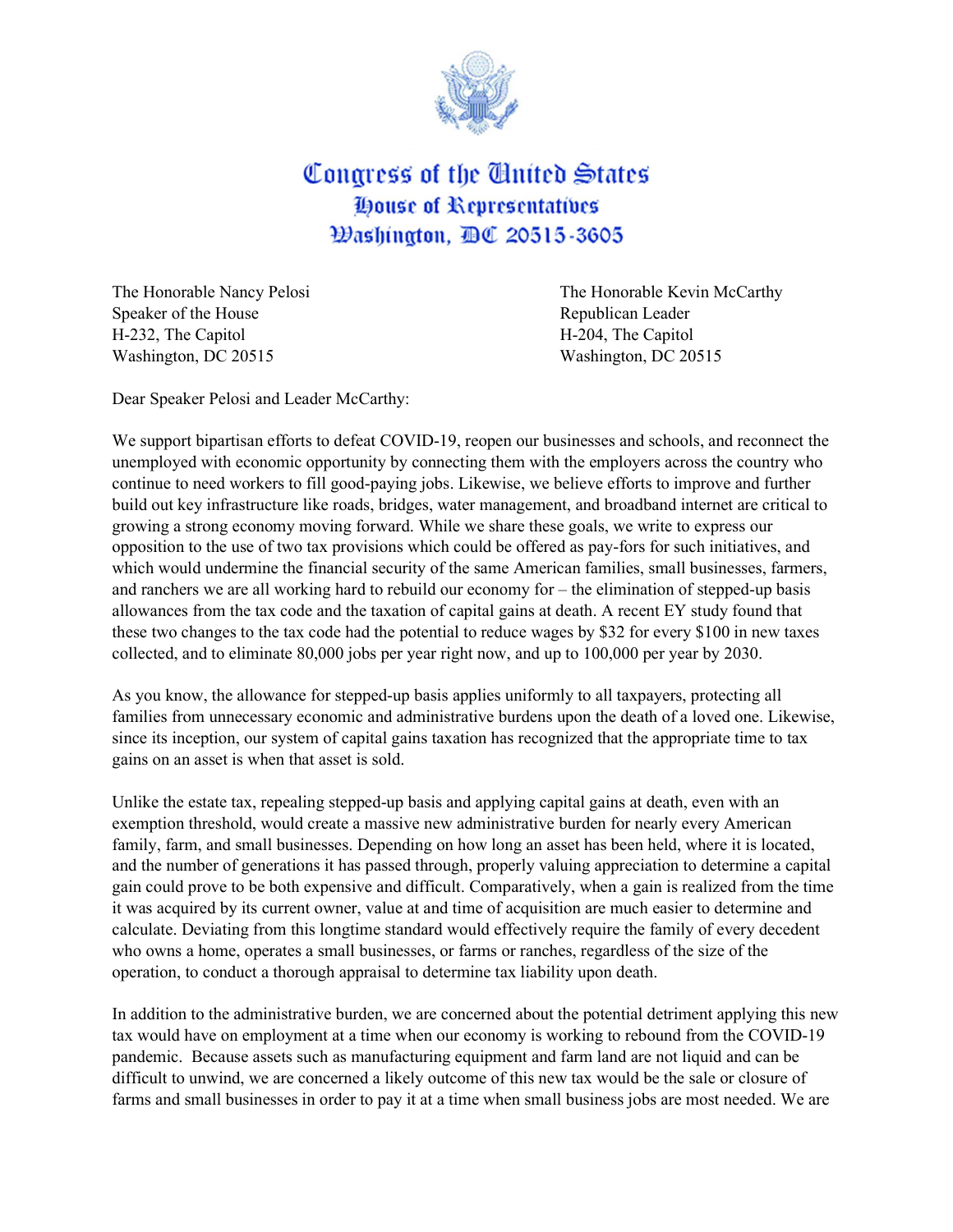also concerned that if value at the time of purchase or acquisition cannot be determined, that capital gains tax would be due on the value of an entire estate or property, a phantom gain which would certainly be detrimental to both housing access and the continuity of small businesses and the jobs they create.

Thank you again for your work to reopen our economy and rebuild our infrastructure. We agree  $21<sup>st</sup>$ century transportation networks, utilities, and broadband are vital to economic growth as we rebuild our economy and get Americans back to work. We also believe repealing stepped up basis and taxing capital gains at death would be counterproductive to these goals. We oppose their inclusion in any legislation and we look forward to working with you on ways to responsibly fund the improvements needed to ensure America's farms, ranches, and small businesses fully benefit and can continue serving their customers here and around the world.

Sincerely,

Previon Smiter

Member of Congress Member of Congress

Rick W. Allen Kelly Armstrong Jody Arrington Don Bacon James R. Baird Jim Banks Andy Barr Jack Bergman Stephanie Bice Andy Biggs Gus M. Bilirakis Dan Bishop Mike Bost Mo Brooks Ken Buck Ted Budd Tim Burchett Kat Cammack Jerry L. Carl Earl L. "Buddy" Carter Madison Cawthorn Steve Chabot Liz Cheney Ben Cline Michael Cloud Andrew Clyde Tom Cole James Comer Eric A. "Rick" Crawford Rodney Davis Scott DesJarlais, M.D. Byron Donalds Jeff Duncan Tom Emmer Ron Estes Pat Fallon Randy Feenstra Scott Fitzgerald Chuck Fleischmann Jeff Fortenberry Virginia Foxx Scott Franklin Mike Gallagher Mike Garcia Bob Gibbs Carlos A. Gimenez Tony Gonzales Bob Good Sam Graves Mark Green H. Morgan Griffith Michael Guest Brett Guthrie Jim Hagedorn Andy Harris, M.D. Diana Harshbarger Vicky Hartzler Kevin Hern

Wh foolded

ADRIAN SMITH MICHELLE FISCHBACH

Jody Hice Clay Higgins Ashley Hinson Richard Hudson Bill Huizenga Ronny L. Jackson Chris Jacobs Dusty Johnson Bill Johnson Jim Jordan John Joyce, M.D. David P. Joyce Fred Keller Mike Kelly Trent Kelly David Kustoff Darin LaHood Doug LaMalfa Doug Lamborn Robert E. Latta Jake LaTurner Debbie Lesko Julia Letlow Blaine Luetkemeyer Billy Long Frank Lucas Nicole Malliotakis Tracey Mann Michael T. McCaul